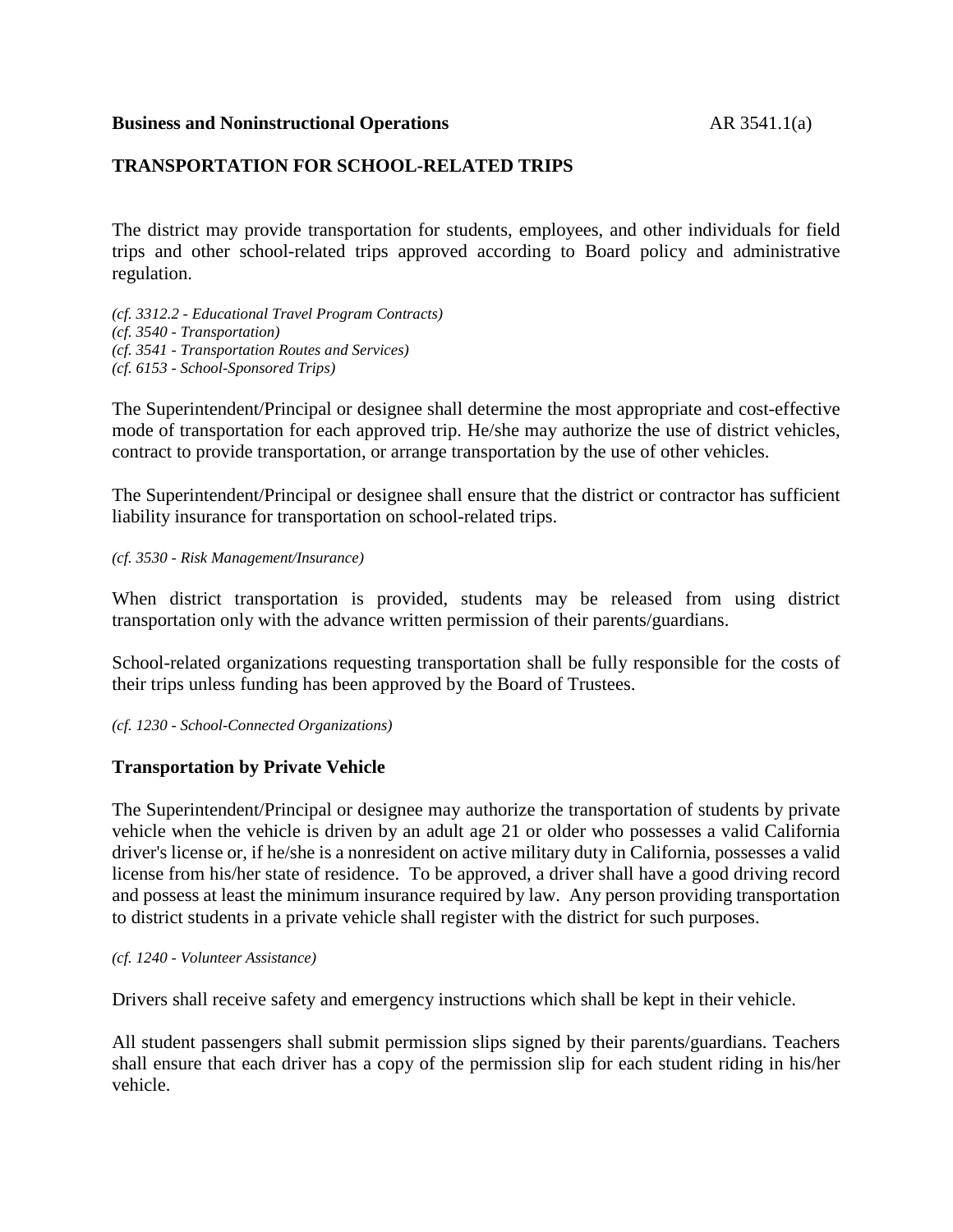# **TRANSPORTATION FOR SCHOOL-RELATED TRIPS** (continued)

The number of passengers, including the driver, shall not exceed the capacity for which the vehicle was designed. Trucks may not transport more persons than can safely sit in the passenger compartment. The driver shall ensure that the manufacturer's recommendations for his/her vehicle are followed regarding the seating of children in seats equipped with airbags.

The driver or any other person shall not smoke or have in his/her immediate possession a lighted pipe, cigar, or cigarette containing tobacco or any other plant when there is a minor in the motor vehicle, whether the motor vehicle is in motion or at rest. (Health and Safety Code 118948)

#### **Passenger Restraint Systems**

All drivers shall wear safety belts and shall ensure that all passengers are properly secured in seat belts or child passenger restraint systems in accordance with law. (Vehicle Code 27315, 27360, 27360.5, 27363)

A child who is under age eight years shall be properly secured in a rear seat in an appropriate child passenger restraint system meeting federal safety standards, except under any of the following circumstances: (Vehicle Code 27360, 27363)

- 1. The child is four feet nine inches or taller, in which case a safety belt may be used.
- 2. Use of a child passenger restraint system would be impractical by reason of physical unfitness, medical condition, or size and an appropriate special needs child passenger restraint system is not available.
- 3. There is no rear seat, the rear seats are side-facing jump seats or rear-facing seats, the child passenger restraint system cannot be installed properly in the rear seat, all rear seats are already occupied by children under age eight years, or medical reasons necessitate that the child not ride in the rear seat.
- 4. The child is otherwise exempted by law.

*Legal Reference: (see next page)*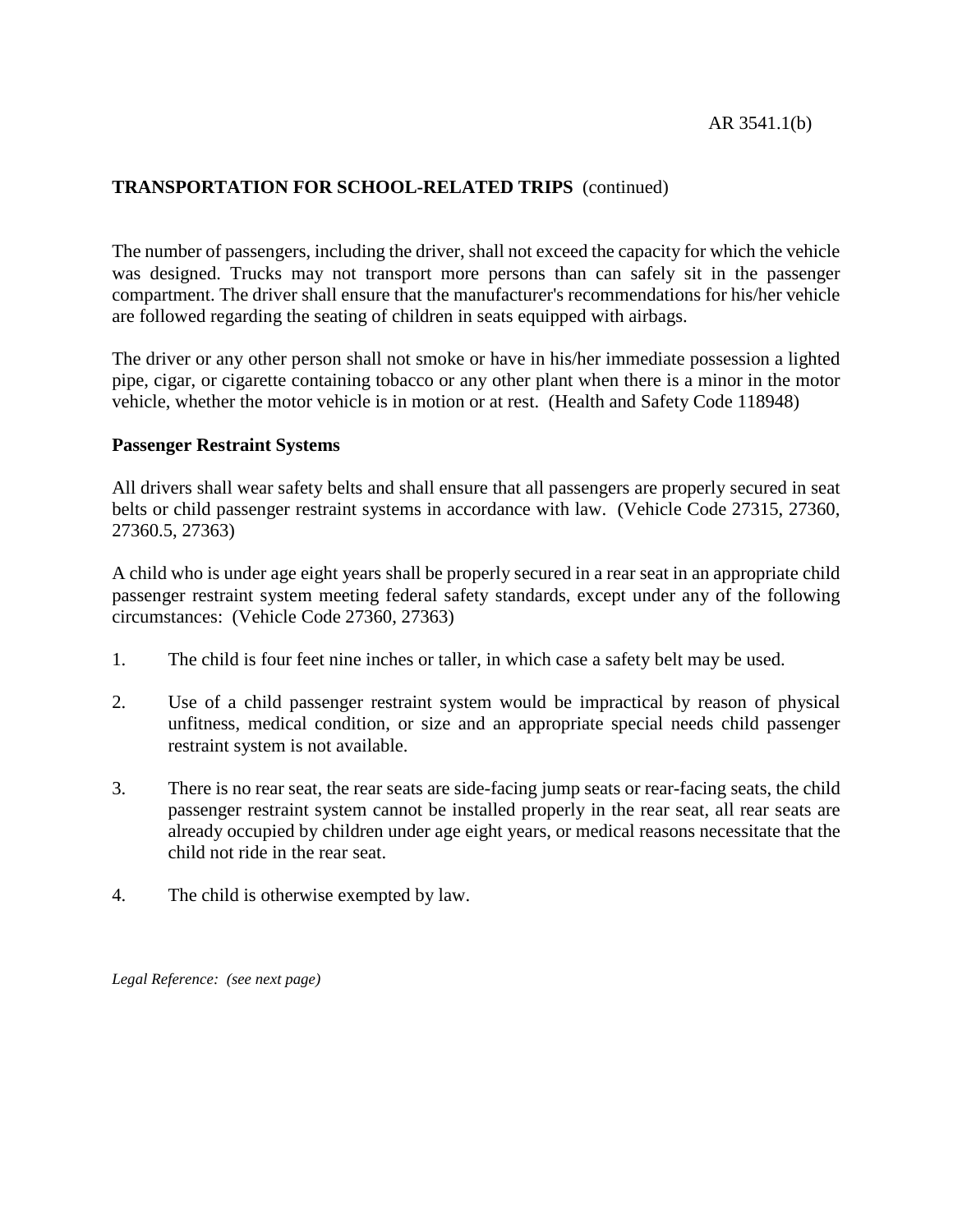### **TRANSPORTATION FOR SCHOOL-RELATED TRIPS** (continued)

*Legal Reference:*

*EDUCATION CODE 35330 Excursions and field trips 35332 Transportation by air 39830 School bus 39830.1 School pupil activity bus 39860 Transportation to special activities by district 44808 Liability when students not on school property HEALTH AND SAFETY CODE 118947-118949 Prohibition against smoking in motor vehicle with minor PUBLIC UTILITIES CODE 5384.2 District not liable for charter-party carrier VEHICLE CODE 545 School bus, definition 12814.6 Limitations of provisional driver's license 27315 Mandatory use of seat belts in private passenger vehicles 27360-27360.5 Child passenger restraint systems 27363 Child passenger restraint systems, exemptions*

*Management Resources:*

*WEB SITES California Department of Motor Vehicles: http://www.dmv.ca.gov California Highway Patrol: http://www.chp.ca.gov California Office of Traffic Safety: http://www.ots.ca.gov National Highway Traffic Safety Administration: http://www.nhtsa.dot.gov*

Regulation **CUDDEBACK UNION ELEMENTARY SCHOOL DISTRICT** approved: December 11, 2019 Carlotta, California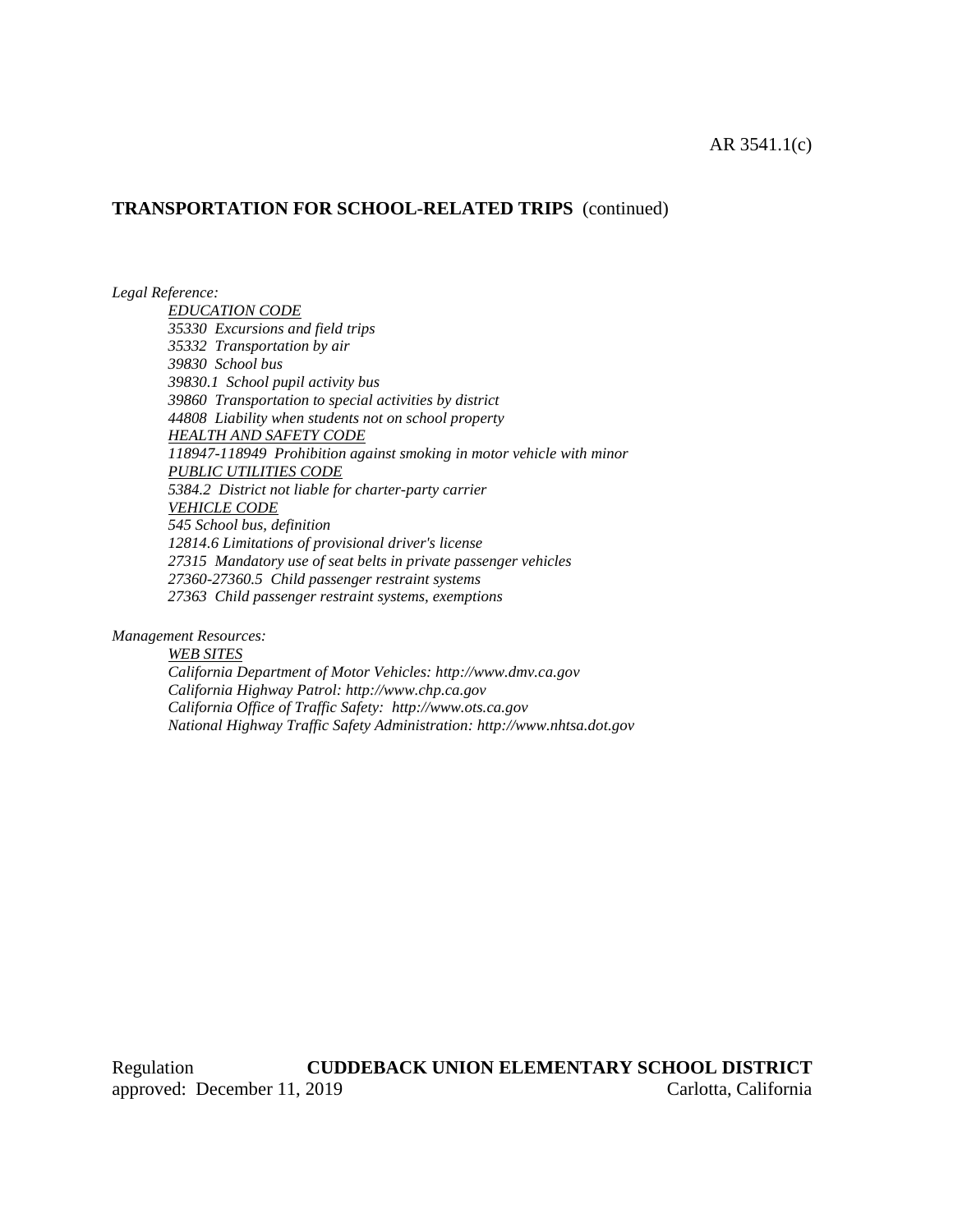#### **Business and Noninstructional Operations** E(1) 3541.1

# **TRANSPORTATION FOR SCHOOL-RELATED TRIPS**

### **SCHOOL DRIVER REGISTRATION FORM**

#### **DRIVER INFORMATION**

| Driver (circle one): Employee Parent/Guardian Volunteer |  |                         |  |
|---------------------------------------------------------|--|-------------------------|--|
| Name:                                                   |  | Date of Birth:          |  |
| Address:                                                |  |                         |  |
| Telephone: ()                                           |  | Cell Phone: ()          |  |
| Driver's License No.:                                   |  | <b>Expiration Date:</b> |  |

### **VEHICLE INFORMATION**

| Name of Owner:                  |       |                          |  |
|---------------------------------|-------|--------------------------|--|
| Address:                        |       |                          |  |
| Make:                           | Year: | License Plate No.:       |  |
| <b>Registration Expiration:</b> |       | <b>Seating Capacity:</b> |  |

#### **INSURANCE INFORMATION**

| Insurance Company:          | Telephone: (            |
|-----------------------------|-------------------------|
| Policy No.:                 | <b>Expiration Date:</b> |
| Liability Limits of Policy: |                         |

#### **DRIVER STATEMENT**

I certify that I have not been convicted of reckless driving or driving under the influence of drugs or alcohol within the past five years and that the information given above is true and correct. I understand that if an accident occurs, my insurance coverage shall bear primary responsibility for any losses or claims for damages.

I certify that I have received and will abide by the driver instructions provided by the district.

Name: Date: Date:

Exhibit **CUDDEBACK UNION ELEMENTARY SCHOOL DISTRICT** version: December 11, 2019 Carlotta, California